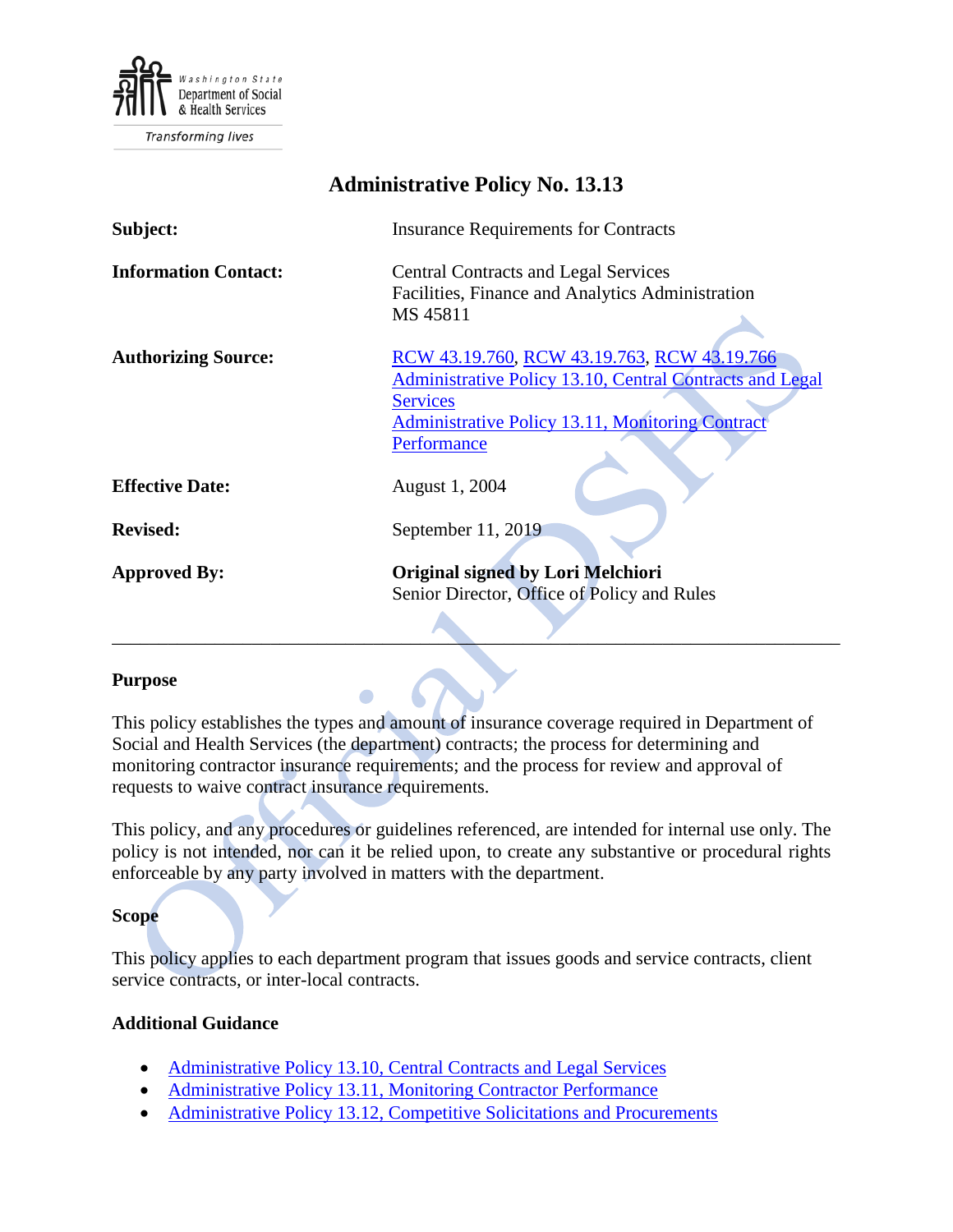### **Definitions**

**Additional insured** means a person or entity that is added to the coverage under an insurance policy at the request of the named insured who initially purchased the policy.

**Category 3 data** means data that is specifically protected by law. It includes personal information about individual clients, regardless of how that information is obtained; information concerning employee payroll and personnel records; and source code of certain applications programs that could jeopardize the integrity of department data or result in fraud or unauthorized disclosure of information if unauthorized modification occurred.

**Category 4 data** means data that is confidential and requires special handling due to statutes or regulations that require especially strict protection of the data and from which especially serious consequences may arise in the event of any compromise of such data. Data classified as category 4 includes but is not limited to data protected by: the Health Insurance Portability and Accountability Act (HIPAA), [Pub. L. 104-191](https://www.govinfo.gov/content/pkg/PLAW-104publ191/pdf/PLAW-104publ191.pdf) as amended by the [Health Information](https://www.govinfo.gov/content/pkg/STATUTE-123/pdf/STATUTE-123-Pg115.pdf)  [Technology for Economic and Clinical Health Act of 2009](https://www.govinfo.gov/content/pkg/STATUTE-123/pdf/STATUTE-123-Pg115.pdf) (HITECH), [45 CFR Part](https://www.ecfr.gov/cgi-bin/text-idx?tpl=/ecfrbrowse/Title45/45cfr160_main_02.tpl) 160 and [Part](https://www.ecfr.gov/cgi-bin/text-idx?tpl=/ecfrbrowse/Title45/45cfr164_main_02.tpl)  [164;](https://www.ecfr.gov/cgi-bin/text-idx?tpl=/ecfrbrowse/Title45/45cfr164_main_02.tpl) the Family Educational Rights and Privacy Act (FERPA), [20 U.S.C. §1232g;](https://www.govinfo.gov/content/pkg/USCODE-2011-title20/pdf/USCODE-2011-title20-chap31-subchapIII-part4-sec1232g.pdf) [34 CFR Part](https://www.ecfr.gov/cgi-bin/text-idx?tpl=/ecfrbrowse/Title34/34cfr99_main_02.tpl)  [99;](https://www.ecfr.gov/cgi-bin/text-idx?tpl=/ecfrbrowse/Title34/34cfr99_main_02.tpl) [Internal Revenue Service Publication 1075;](https://www.irs.gov/pub/irs-pdf/p1075.pdf) Substance Abuse and Mental Health Services Administration regulations on Confidentiality of Alcohol and Drug Abuse Patient Records, [42](https://www.ecfr.gov/cgi-bin/text-idx?rgn=div5;node=42%3A1.0.1.1.2)  [CFR Part 2;](https://www.ecfr.gov/cgi-bin/text-idx?rgn=div5;node=42%3A1.0.1.1.2) and Criminal Justice Information Services, [28 CFR Part 20.](https://www.govinfo.gov/content/pkg/CFR-2000-title28-vol1/xml/CFR-2000-title28-vol1-part20.xml)

**Central contracts and legal services (CCLS)** means the contracting authority for the Department of Social and Health Services. Organizationally, it is in the facilities, finance and analytics administration. [AP 13.10](http://one.dshs.wa.lcl/Policies/Administrative/DSHS-AP-13-10.pdf) charges CCLS with responsibility for establishing and maintaining statewide department policies and procedures governing all contracts for the department.

**Confidential information** means information or data that is exempt from disclosure to the public or other unauthorized persons under [RCW 42.56](https://apps.leg.wa.gov/rcw/default.aspx?cite=42.56) or other federal or state laws. Confidential information includes, but is not limited to, Category 3 and Category 4 data.

**Contract** means a legally binding written agreement between the department and another entity, public or private, for the provision of goods or services.

**Contract manager** means the individual primarily responsible for the day-to-day management activities related to contracting out services, including contractor screening, contractor selection, contract preparation, and monitoring contractor performance. See [AP 13.10.](http://one.dshs.wa.lcl/Policies/Administrative/DSHS-AP-13-10.pdf)

**Individual provider** means a person under contract with the department to deliver personal or health care services to a department client where the department client lives in their own home; and the contactor takes their direction exclusively from the department client.

**Insurance contract or insurance policy** means a written agreement binding one party to cover a second party against specified losses in return for payment called a premium.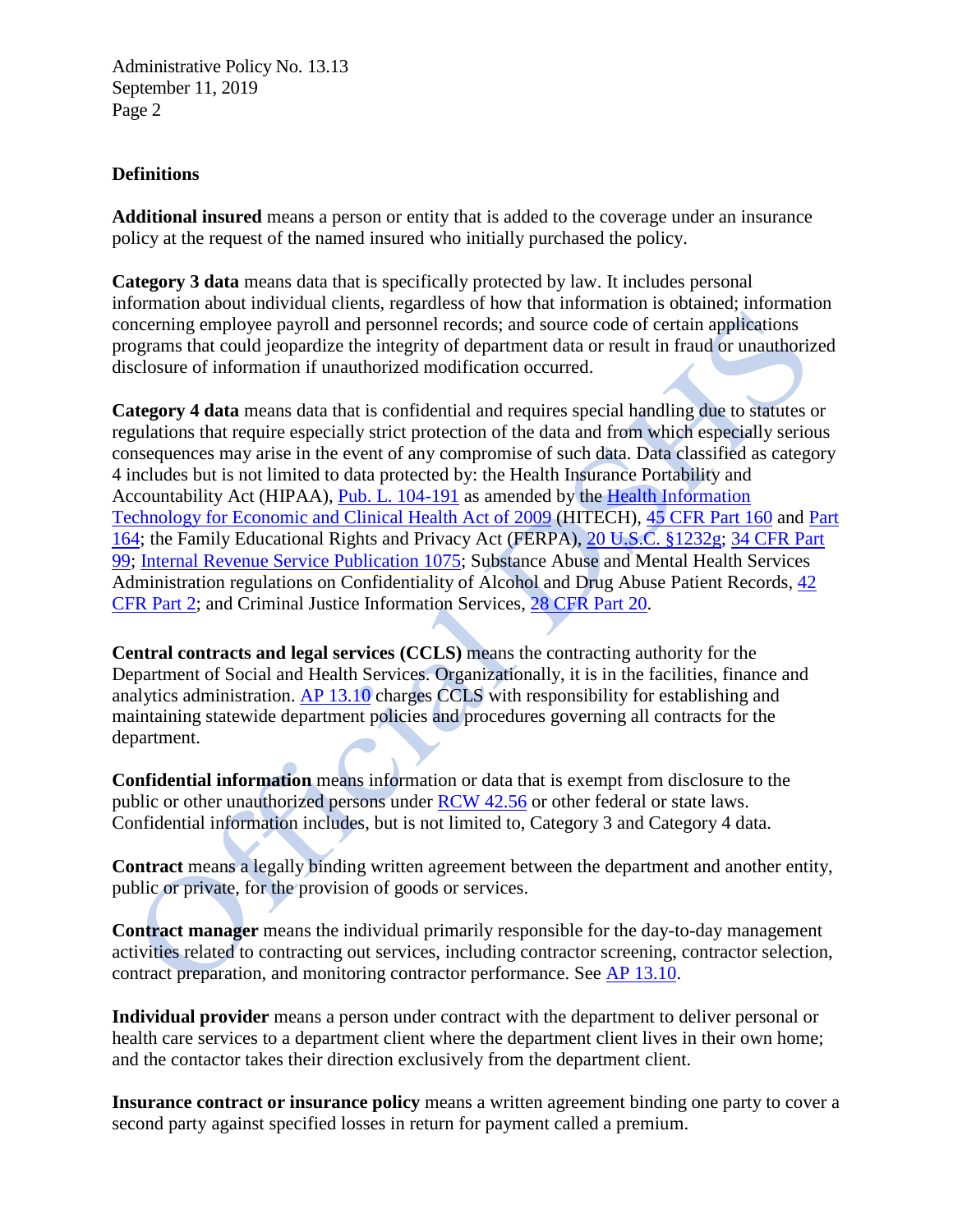**Insured** means the entity or person(s) protected under insurance purchased by the contractor.

**Insurer** means the insurance company, or other entity, legally obligated by written agreement to compensate an insured for a covered injury, loss or damage they have sustained.

**Key contract coordinator** means the individual(s) designated by the division director responsible for contracting in a given administration to be the liaison between the administration and CCLS. The key contract coordinator has specific, direct responsibilities for department contracting processes that are identified in [AP 13.10](http://one.dshs.wa.lcl/Policies/Administrative/DSHS-AP-13-10.pdf) (central contracts and legal services).

**Liability insurance** means insurance that pays or renders service on behalf of an insured for loss arising out of legal liability to others. Most typical examples include: Commercial general liability; professional liability; and business auto policy.

**Waiver** means a document issued by an assistant secretary or designee that establishes an exclusion or exception from required insurance coverage for an individual contract or class of contracts or contractors. An exception waiver applies to a specific contract and relieves the contractor from some or all of the insurance requirements identified in this policy. An exclusion waiver relieves a group or class of contractors from some or all of the insurance requirements identified in this policy.

## **Policy**

- A. Department goods or service, client service, and inter-local contracts must not be signed by a department representative or executed unless:
	- 1. The contract identifies the necessary and appropriate types and amounts of general liability, professional liability, automobile liability, (if applicable) and other insurance coverage required by this policy; and
	- 2. The department is included by endorsement as an "additional insured" on the contractor's general liability and business auto insurance policies; or

3 A waiver of some or all of the insurance requirements has been reviewed and approved under procedures established in this policy.

- B. The contract manager must monitor contractor compliance with department insurance requirements throughout the term of each contract.
- C. The contract manager must contact a contractor as soon as it is discovered through routine monitoring, audit, or an insurer's notification that the contractor is not in compliance with the contract's stated insurance requirements or does not have an approved waiver.
	- 1. Contractors are expected to comply with the department's insurance requirements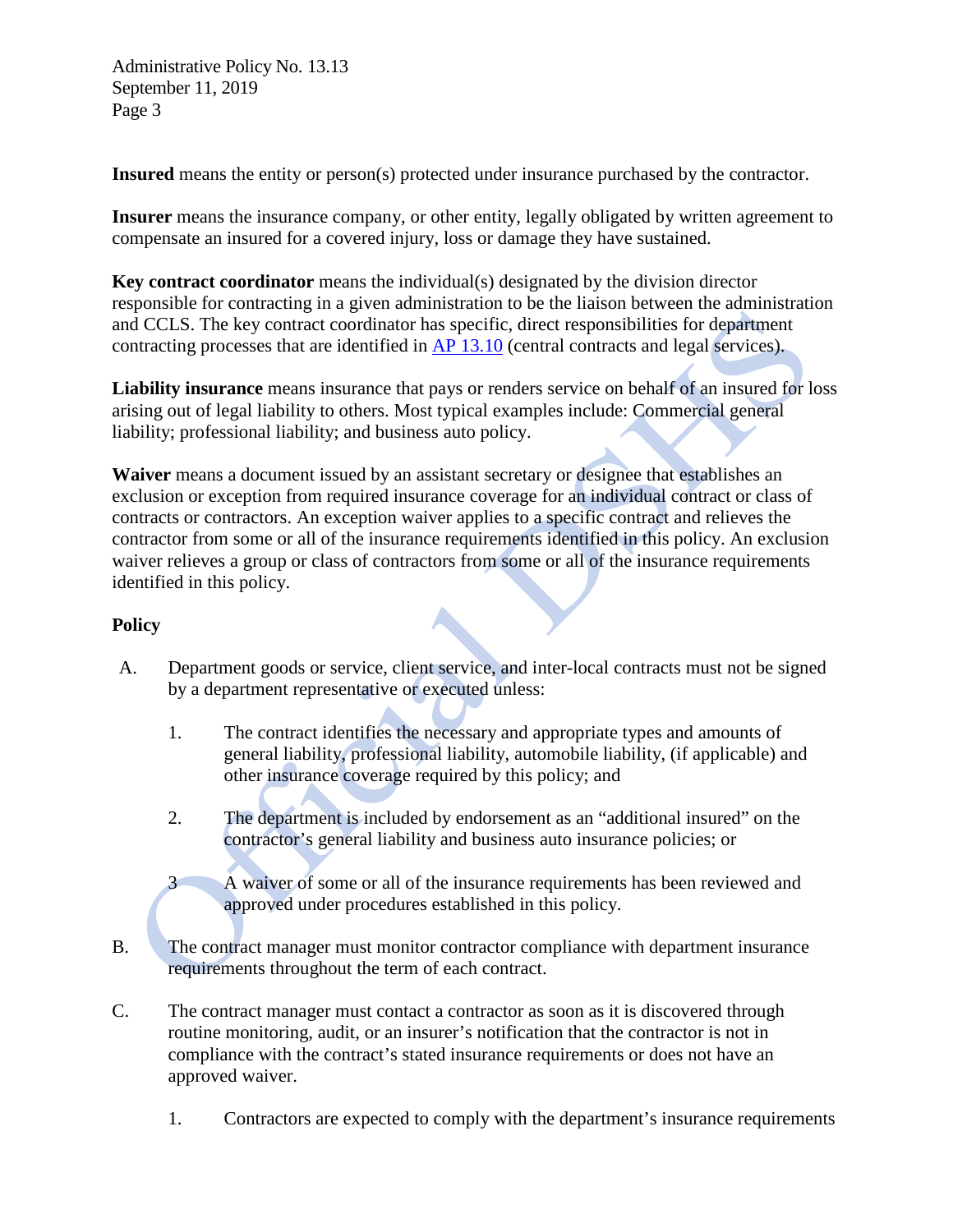or request a waiver from the contract manager no later than 30 calendar days of the contractor being notified of the deficiency.

- 2. If the contractor fails to comply within the 30 calendar days, the contract should be terminated for non-compliance with the terms of the contract.
- D. Required insurance: The following are the minimum liability insurance requirements that a contractor must hold, unless waived, in whole or in part, by an approved waiver.
	- 1. All contracts must have general liability insurance as provided below:
		- a. Commercial general liability (CGL), business, or general liability policies are acceptable types of liability insurance for any contract.
		- b. Supplemental, workplace, and premises liability are acceptable types of liability insurance, but only when they are specifically attached to a professional liability policy (see below Section D (2)).
		- c. The minimum monetary limits of CGL, business, general liability, supplemental, workplace or premises liability insurance coverage required of all department contractors is: one million dollars per occurrence; and two million dollars aggregate.
	- 2. Professional liability insurance is required whenever a contractor is expected to provide a professional service. The minimum monetary limits for professional liability insurance coverage is: one million dollars per occurrence; and two million dollars aggregate.
	- 3. Business auto policy insurance is required when the contract involves the transportation of department clients. The minimum monetary limits for business auto insurance is: one million dollars combined single limit.
- E. Recommended additional insurance: Certain contracts may pose a higher level of risk and exposure to potential liability due to the subject matter, complexity, size, or scope of the contract. Higher risk contracts include but are not limited to:
	- 1. Contracts for large or complex information technology projects or purchases;
	- 2. Contracts involving the creation, use, or disclosure of confidential information;
	- 3. Contracts with consideration greater than \$2 million for the initial term of the contract

Please note that CGL, business, or general liability insurance policies may not cover certain types of damages, for example, costs related to data breaches. It may be advisable to require a higher level or an additional type of insurance coverage in order to protect the department from loss due to the actions of the contractor that may not be covered under the above mentioned policies.

The department must be listed as an "additional insured" on any additional insurance policy requirements under the contract in addition to the required coverage in section D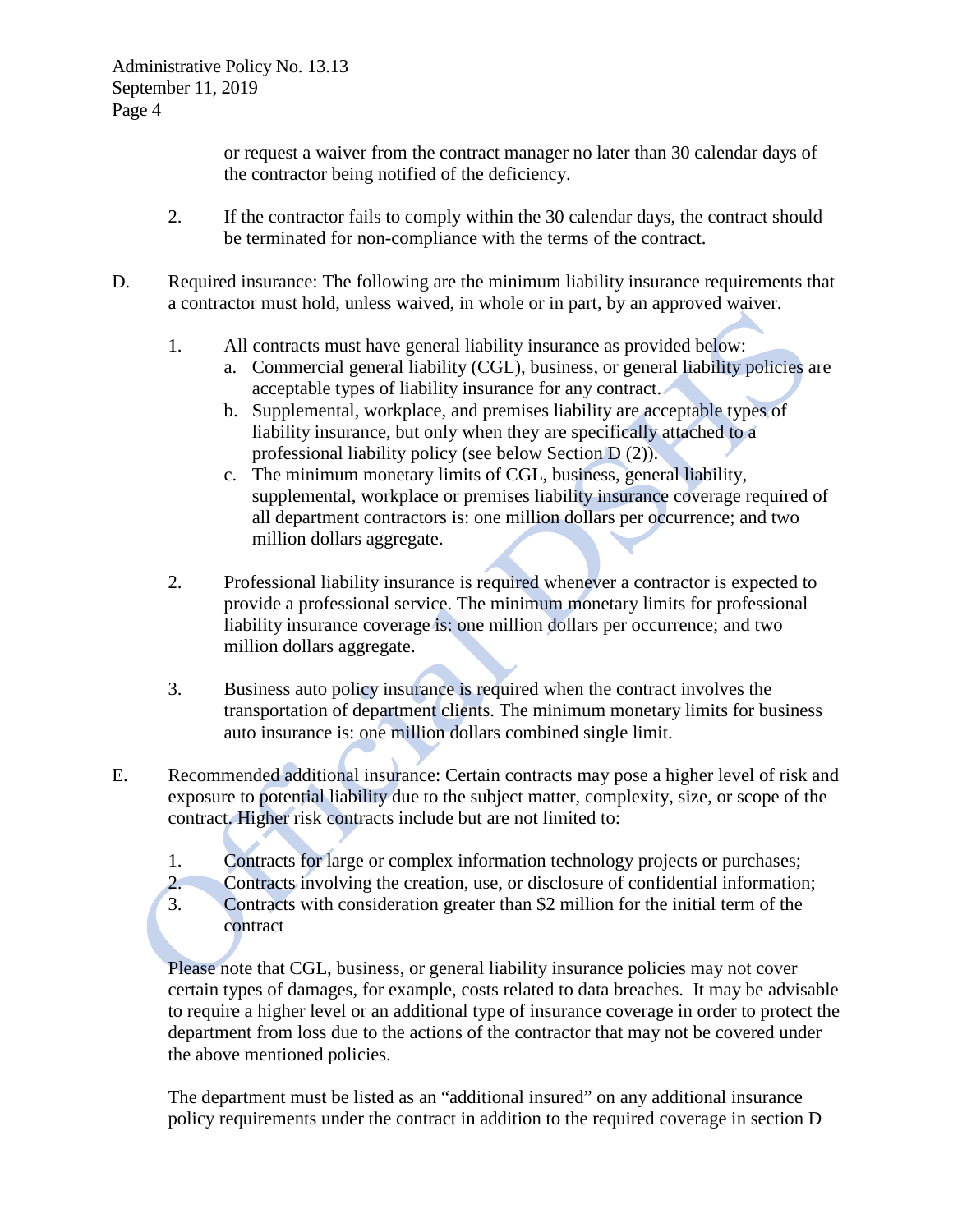#### above.

Appendix A will aid the contract manager in determining whether or not additional insurance coverage should be considered. Potential risks to consider include:

- 1. Property damage;
- 2. Injuries to staff or third parties;
- 3. The cost of repairing or replacing the contractor's work;
- 4. The costs of losing the use of a system;
- 5. Fines or penalties for violations of laws or regulations; and
- 6. Legal fees and costs.

Refer to Appendix A of this policy to determine whether the risk and the amount of potential damages justifies additional insurance coverage requirements to be placed in the contract. Contact CCLS contracts counsel if you have any questions or need assistance with the risk analysis and insurance requirements.

#### **Procedures**

- A. Process for managing and monitoring contract liability insurance.
	- 1. CCLS contracts counsel responsibilities include:
		- a. Serving as the centralized source of information for contractual insurance issues related to the department's contractors.
		- b. Developing insurance contract terms and conditions, as needed.
		- c. Reviewing waiver requests and requested changes or alterations to the standard insurance language.
		- d. Maintaining an informational SharePoint site to assist program contract managers with issues related to insurance.
		- e. Establishing and maintaining a list of department-wide exclusion waivers.
		- f. Conducting training on this policy in conjunction with the CCLS contracts academy or upon individual administration request.
	- 2. Administration contract manager responsibilities include:
		- a. Ensuring the correct insurance requirements are included in the contract prior to its execution, including a risk analysis to determine the need for any additional insurance beyond that required by this Policy.
		- b. Complying with the requirements of AP [13.11, Contract Monitoring,](http://one.dshs.wa.lcl/Policies/Administrative/DSHS-AP-13-11.pdf) and ensuring that risk and monitoring plans are developed and in place that consider the risks, mitigation strategies, and monitoring activities related to a contractor's ability to comply with department contract insurance requirements.
		- c. When deemed appropriate, when a contractor cannot meet the minimum insurance requirements set out in this policy, ensure that the contractor obtains
		- a waiver of the insurance requirements. d. Monitor and enforce contractor compliance with the minimum insurance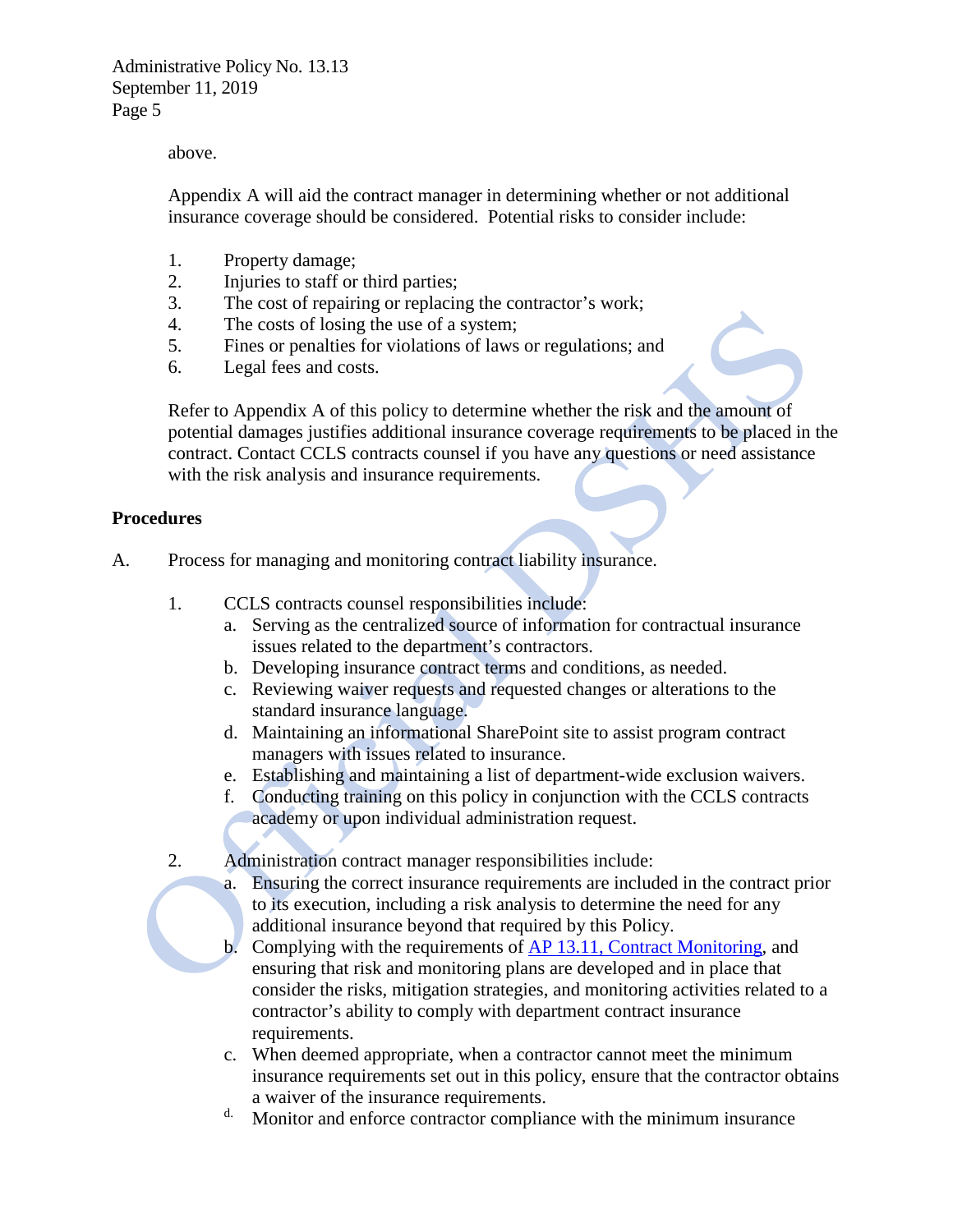coverage or waiver requirements established by this policy as deemed necessary by the program's contracting risk assessment and monitoring plans.

#### B. The waiver process.

- 1. A contractor or group or class of contractors may be granted an exception or exclusion waiver from all or part of the department insurance requirements specified in this policy.
- 2. Exception waivers are:
	- a. Initially approved on behalf of the program by its assistant secretary or designee; and
	- b. For a specific contract;
	- c. A one-time approval and will expire at the end of the contract term; and
	- d. Re-reviewed by the responsible assistant secretary or designee when the contract is extended or renewed.
- 3. Exclusion waivers are:
	- a. Initially approved on behalf of the program by its assistant secretary or designee;
	- b. For a group or class of contractors or contracts related to a specific service; and
	- c. Re-reviewed every two years by the responsible assistant secretary or designee.
- 4. Procedures for requesting and granting a waiver:
	- a. A contractor or group or class of contractors submits a formal written request for a waiver to the contract manager; or the contract managers themselves create the written waiver requests. A written waiver request should consider:
		- i. The risks associated with the type of services required by the contract;
		- ii. The potential benefits of insurance to mitigate the risk to the department and its clients;
		- iii. The general availability of appropriate insurance;
		- iv. Industry and economic factors that may limit the contractor's access to insurance; and
		- v. The impact of the waiver on other administrations and programs who may have contracts with the same contractor.
	- b. The CCLS contracts counsel will, upon request, review and provide advice regarding waiver requests and written waiver documents.
	- c. The assistant secretary or designee approves or disapproves the request in writing.
	- d. All approved waivers are forwarded to CCLS. CCLS will maintain and post on its SharePoint site a list of all approved insurance waivers. (the waiver list is available at [http://dshsapoly1512q:207/FS/OSS/CCS/Pages/Insurance.aspx\)](http://dshsapoly1512q:207/FS/OSS/CCS/Pages/Insurance.aspx) Approved waivers and disapproved exception waiver requests must also be retained in the contract file.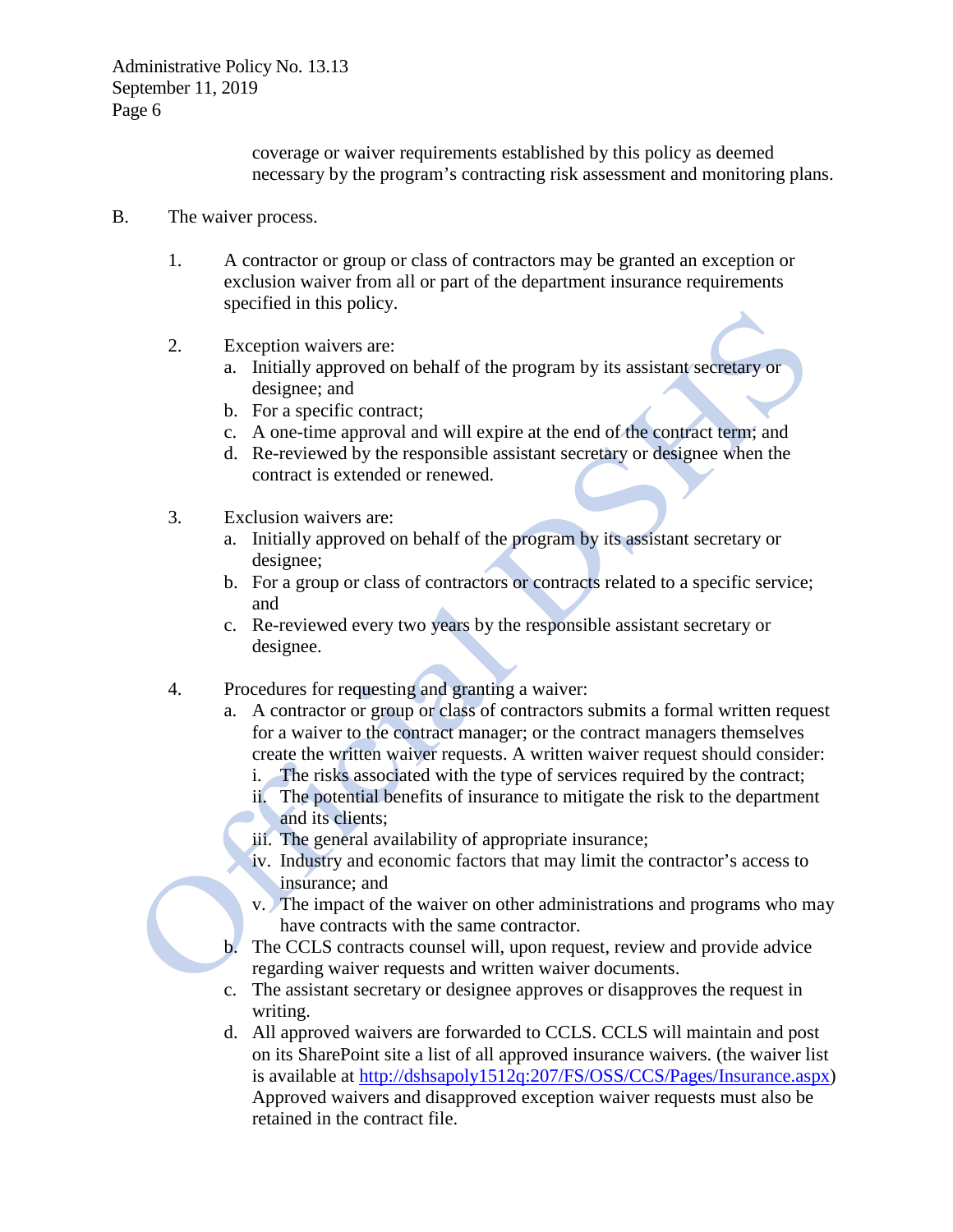> e. On a case-by-case basis, CCLS may waive some or all of the insurance requirements of this policy for contracts for low risk activities with a very low dollar amount. The waiver must be made in writing and placed in the contract file.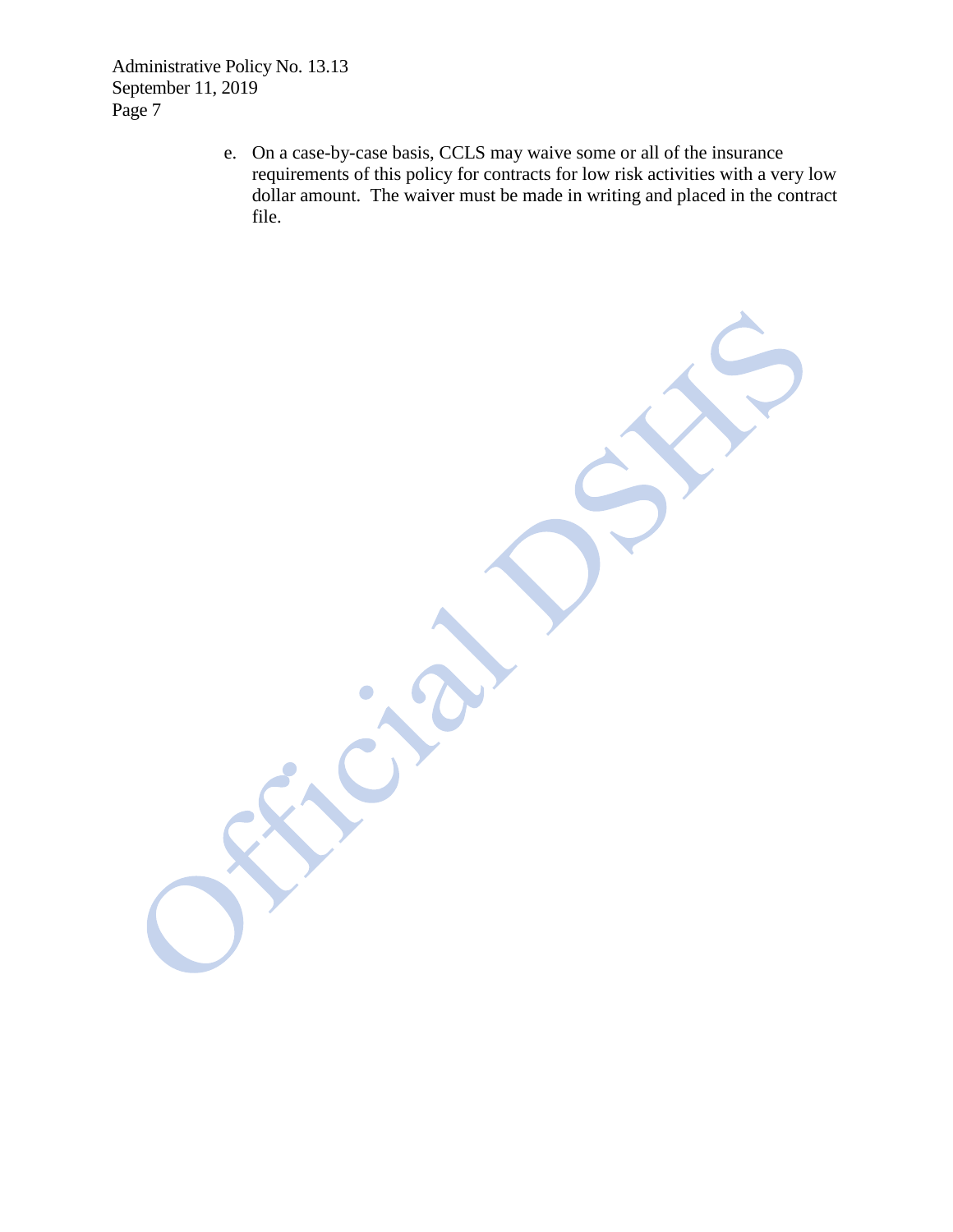## APPENDIX A: **Additional Insurance Decision Tree**

Should this contract require the contractor to purchase additional insurance? A "yes" answer to any of the questions below indicates that you should consider adding an additional insurance:

| Yes    | $\mathbf{N}\mathbf{0}$ | Question                                                                                                                                                                                                                                                                                                                                                                                                                                                                                                                                                                                          |
|--------|------------------------|---------------------------------------------------------------------------------------------------------------------------------------------------------------------------------------------------------------------------------------------------------------------------------------------------------------------------------------------------------------------------------------------------------------------------------------------------------------------------------------------------------------------------------------------------------------------------------------------------|
| $\Box$ | $\Box$                 | Will the vendor be acting in a professional capacity to work on or modify a department<br>information technology hardware or software system? Will the vendor have personnel<br>working within a department system? If yes to either, consider adding the coverage in<br>Section 1 paragraphs a and b below.                                                                                                                                                                                                                                                                                      |
| $\Box$ | $\Box$                 | Could negligence, errors, omissions, or other malpractice by the vendor result in<br>damage, data loss, data breach, loss of use of technological systems, personal injury or<br>death to the department or its employees either directly or indirectly? If yes, consider<br>adding the coverage in Section 1 paragraphs a and b below.                                                                                                                                                                                                                                                           |
| $\Box$ | $\Box$                 | Will the vendor have access to or have possession of government property, technology,<br>or securities? If yes, consider adding the coverage in Section 1 paragraph c below.                                                                                                                                                                                                                                                                                                                                                                                                                      |
| $\Box$ | $\Box$                 | Will the vendor create, receive, maintain, or transmit department confidential<br>information? (Category 3 or 4 data.) If Category 4 data is implicated please complete the<br>checklist provided in AP 13.23 Identifying Business Associates and Business Associate<br>Agreements, to determine whether or not you are required to include a Business<br>Associates Agreement to your Contract for HIPAA compliance.<br>See OCIO Data Category Information Standard 141.10 (see page 8 for category<br>descriptions)<br>If yes, consider adding the coverage in Section 1 paragraphs b -d, below |
| $\Box$ | $\Box$                 | Will the vendor need to conform to or adhere to OCIO 141.10 Securing Information<br>Technology Assets or other OCIO policy in furtherance of their contractual duties? If<br>yes, consider adding the coverage in Section 1 paragraphs b -d, below.                                                                                                                                                                                                                                                                                                                                               |
| $\Box$ | О                      | Will the vendor process payments, have funds pass through their system/software, or<br>work with government funds in any capacity? If yes, consider adding the coverage in<br>Section 1 paragraphs b -d, below.                                                                                                                                                                                                                                                                                                                                                                                   |

# **1. Additional Insurance.**

Based on the answers to the questions above, you should consider requiring one or more of the additional insurance coverage types listed below in the contract beyond the minimum requirements of this policy.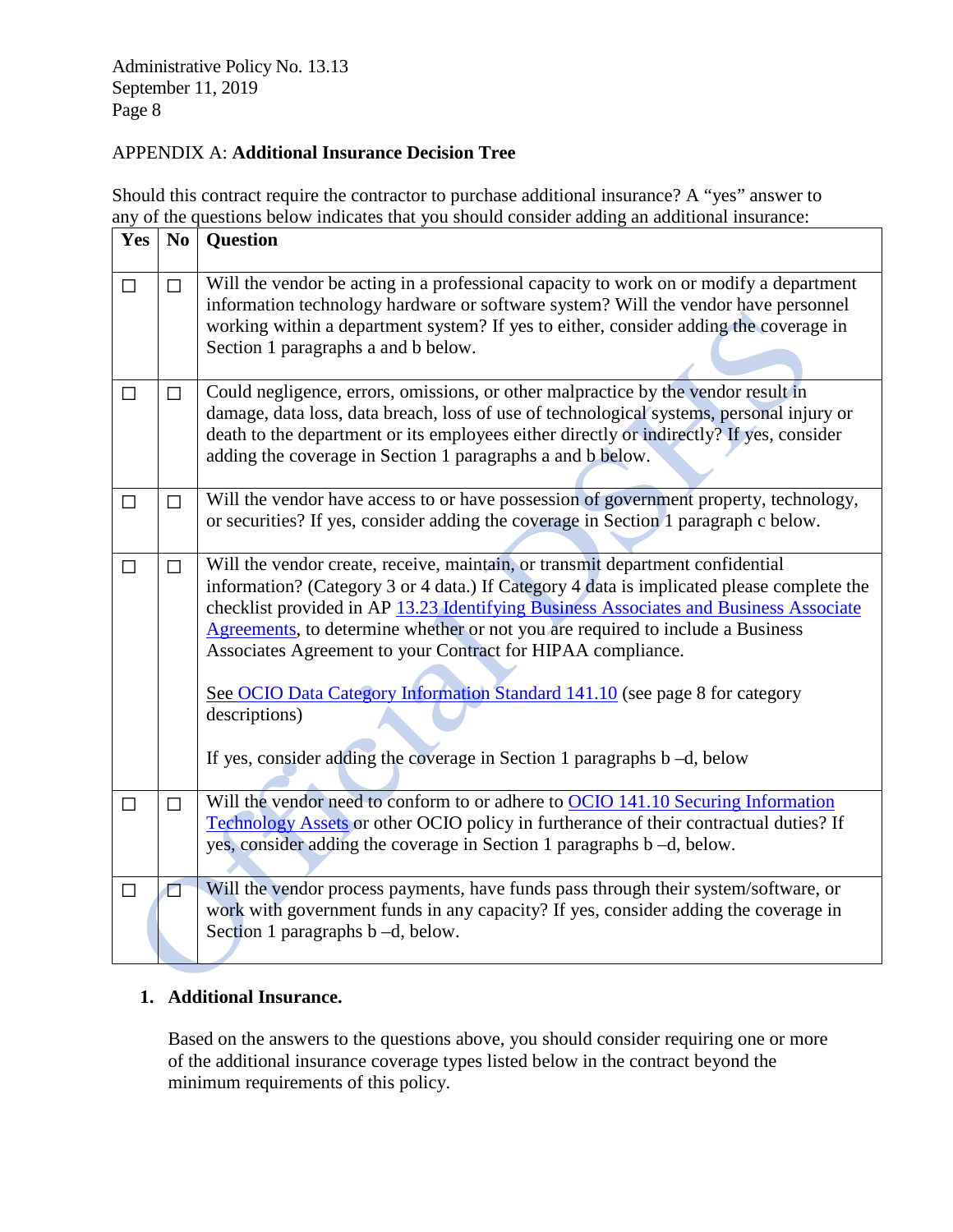- a. *Professional liability (errors & omissions) insurance* of at least \$2,000,000 per occurrence, \$4,000,000 general annual aggregate for malpractice or errors and omissions coverage against liability for damages because of personal injury, bodily injury, death, or damage to property, including loss of use, and damages because of negligent acts, errors, and omissions in any way related to this contract.
- b. *Technology professional liability (errors and omissions).* Technology errors and omissions insurance, to include coverage of claims involving infringement of intellectual property, including but not limited to infringement of copyright, trademark, trade dress, invasion of privacy violations, information theft, damage to or destruction of electronic information, release of private information, alteration of electronic information, extortion, network security, regulatory defense (including fines and penalties), and notification costs. The coverage limits must be at least \$1,000,000 per covered claim without sublimit, and \$2,000,000 annual aggregate.
- c. *Crime and employee dishonesty*. Employee dishonesty and (when applicable) Inside/Outside Money and Securities coverages for property owned by the state of Washington in the care, custody, and control of contractor, to include electronic theft and fraud protection. Coverage limits should not be less than \$1,000,000 per covered claim without sublimit, \$2,000,000 annual aggregate
- d. *Cyber risk liability insurance.* This coverage must include information theft, computer and data loss replacement or restoration, release of private information, alteration of electronic information, notification costs, credit monitoring, forensic investigation, cyber extortion, regulatory defense (including fines and penalties), network security, and liability to third parties from failure(s) of contractor to handle, manage, store, and control personally identifiable information belonging to others. The policy must include full prior acts coverage. Limits should be \$1,000,000 per covered claim without sublimit, \$2,000,000 annual aggregate.

# **2. Insurance policy limits – how much coverage to require:**

The limit of liability is the maximum amount of money that an insurer has agreed to pay on behalf of a policyholder (including an Additional Insured) in any one year, for claims made against them. When selecting the limit of liability, take into account that every contract is different. In general terms, larger, more sophisticated procurements, especially those that are key systems, will subject the department to a higher degree of risk and may warrant higher insurance limits.

#### **3. What are per claim and annual aggregate limits?**

Many insurance policies have what is called an aggregate limit. The aggregate limit of liability is the total amount in dollars that you will be paid by your insurance policy. It may be definitive, as in a general lifetime maximum for claims, or it may be set annually. Because it is a total amount, aggregate insurance can cover more than one claim.